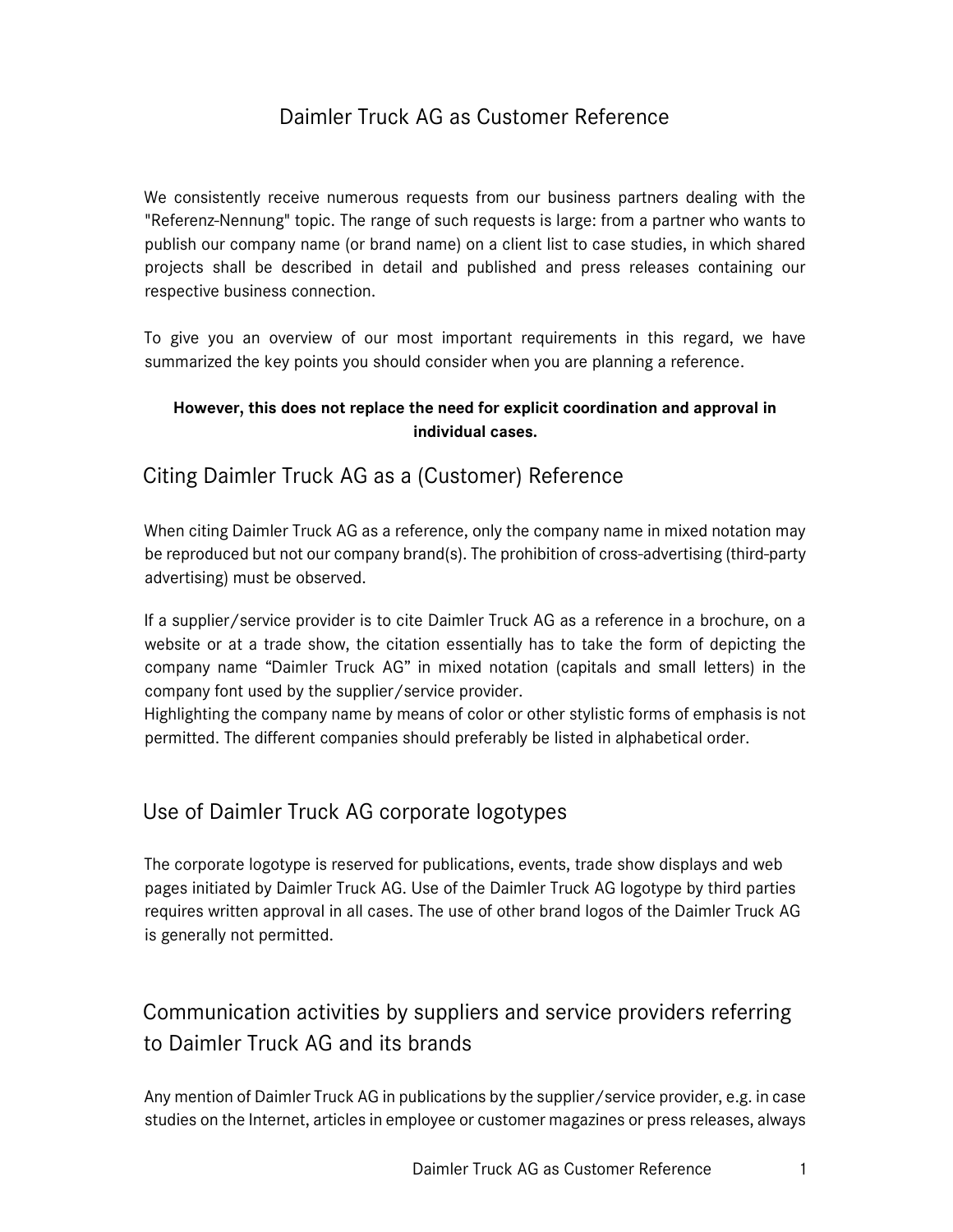requires specific agreement and individual approval. As a general principle – to avoid the danger of third-party advertising – the supplier should concentrate on showcasing his own products and services rather than on representing his business relationship with Daimler Truck AG or its products, production conditions, requirements and the like.

These kinds of communication activities are based on an active and mutually successful supplier/customer relationship. Daimler Truck AG reserves the right of individual approval of form and content of any such representation, as well as the right to withhold its approval in general.

To provide you with an idea of the kind of advertising that can be approved by us if required, we have compiled some examples in the following table:

| Advertising    |                                                                                                                                                                                                                                                                                                                                                                                                                                 |                                                                                                                                                                                                                            |  |  |
|----------------|---------------------------------------------------------------------------------------------------------------------------------------------------------------------------------------------------------------------------------------------------------------------------------------------------------------------------------------------------------------------------------------------------------------------------------|----------------------------------------------------------------------------------------------------------------------------------------------------------------------------------------------------------------------------|--|--|
| No.            | Unacceptable                                                                                                                                                                                                                                                                                                                                                                                                                    | Acceptable                                                                                                                                                                                                                 |  |  |
| 1              | Plagiarism or modification, even if only in<br>part, of Daimler Truck AG advertisement<br>copy or slogans. For example:<br>(1) The original: "Mercedes - Ihr guter<br>Stern auf allen Straßen." (Mercedes -<br>your good star on all roads you travel by).<br>Changes: "Your good planet on all roads<br>you travel by"; (2) "This star does you<br>loads of good. On all roads."<br>(Advertisement for an alcoholic beverage). |                                                                                                                                                                                                                            |  |  |
| $\overline{2}$ |                                                                                                                                                                                                                                                                                                                                                                                                                                 | Reference on the packaging to the fact that<br>Daimler Truck AG has approved certain<br>products. Example: "XYZ' oil, cleared for use<br>pursuant to Daimler fuel regulations, page".                                      |  |  |
| 3              | "The Mercedes of office machinery,<br>washing machines, computers", etc.                                                                                                                                                                                                                                                                                                                                                        |                                                                                                                                                                                                                            |  |  |
| $\overline{4}$ |                                                                                                                                                                                                                                                                                                                                                                                                                                 | A text - only reference, not formatted as an<br>eye-catcher, where a supplier delivers certain<br>parts to Daimler Truck AG which are<br>mounted into certain products; no Daimler<br>Truck AG brand marks may be visible. |  |  |
| 5              |                                                                                                                                                                                                                                                                                                                                                                                                                                 | A text - only reference, not formatted as an<br>eye-catcher, where a supplier has installed<br>specific equipment in our plants; no Daimler<br>Truck AG brand marks may be used.                                           |  |  |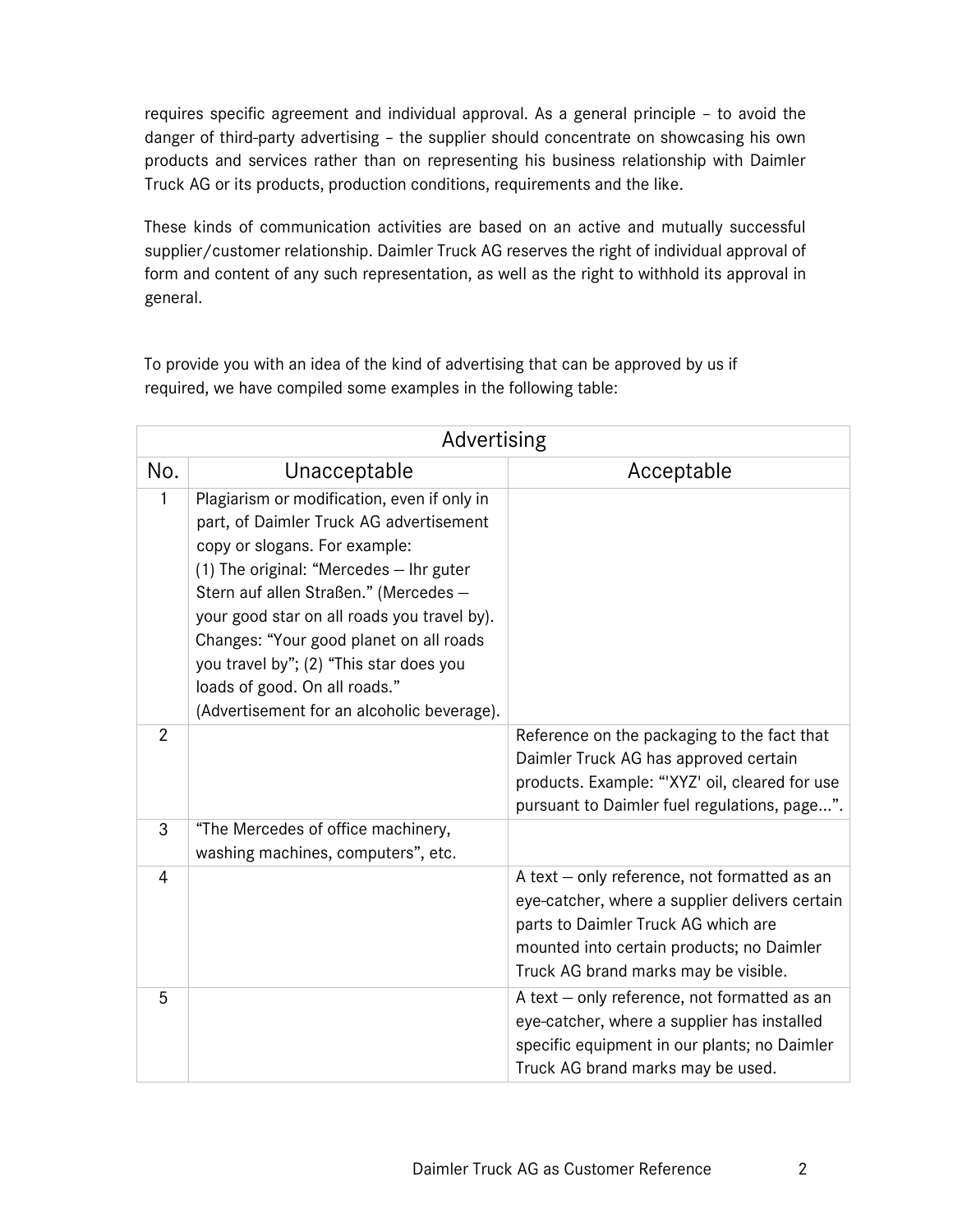|  | Reference to our company in an                   |
|--|--------------------------------------------------|
|  | alphabetically sorted list of client references. |
|  | Under the letter "D", the name of "Daimler       |
|  | Truck AG.                                        |

## Use of images from Daimler Truck AG

The use of images from Daimler Truck AG (e.g. from the media site) for reference purposes by the supplier/service provider requires prior approval. The same applies to the use of other images showing products or production sites/plants of Daimler Truck AG.

We also resolve questions concerning the use of such illustrations in accordance with the relevant brand, copyright and competition legislation and can provide you with the following specific examples as an aid in assessing your own project:

| Avertising |                                                                                                                                                                                                                                                                                                                                                                                |                                                                                                                                                                                                                                                                                                                                                                                                                                                                                                                                                        |  |  |
|------------|--------------------------------------------------------------------------------------------------------------------------------------------------------------------------------------------------------------------------------------------------------------------------------------------------------------------------------------------------------------------------------|--------------------------------------------------------------------------------------------------------------------------------------------------------------------------------------------------------------------------------------------------------------------------------------------------------------------------------------------------------------------------------------------------------------------------------------------------------------------------------------------------------------------------------------------------------|--|--|
| No.        | Unacceptable                                                                                                                                                                                                                                                                                                                                                                   | Acceptable                                                                                                                                                                                                                                                                                                                                                                                                                                                                                                                                             |  |  |
| 1          | The isolated use of our brand<br>marks and brand names in<br>whatever kind of form, including<br>similar logos or names which<br>could be mistaken for one of ours.                                                                                                                                                                                                            |                                                                                                                                                                                                                                                                                                                                                                                                                                                                                                                                                        |  |  |
| 2          | Presentation of flags, banners or<br>the like using a brand mark of<br>Daimler Truck AG.                                                                                                                                                                                                                                                                                       |                                                                                                                                                                                                                                                                                                                                                                                                                                                                                                                                                        |  |  |
| 3          | Depictions filling the entire<br>image or the page and serving<br>as an eye catcher of, for<br>example,<br>Mercedes-Benz vehicles; this<br>especially includes images of free-<br>standing vehicles and their<br>depiction from the front, slanted<br>from the front, from the back,<br>slanted from the back, with brand<br>marks of Daimler Truck AG visible<br>in each case | Depictions of vehicles which represent only a<br>minor part of the overall image and are thus<br>not its focal point; vehicle is a noneye-<br>catching part of a composition; Daimler brand<br>marks may not be placed in the foreground.<br>Side views of trucks are permissible if no<br>Daimler Truck AG brand marks are to be seen,<br>not even on the hubcaps.<br>Presentation of vehicles with Daimler Truck<br>AG brands, if used in conjunction with<br>wheel/tire advertising, with a view to relating<br>the esthetic impact of the product. |  |  |